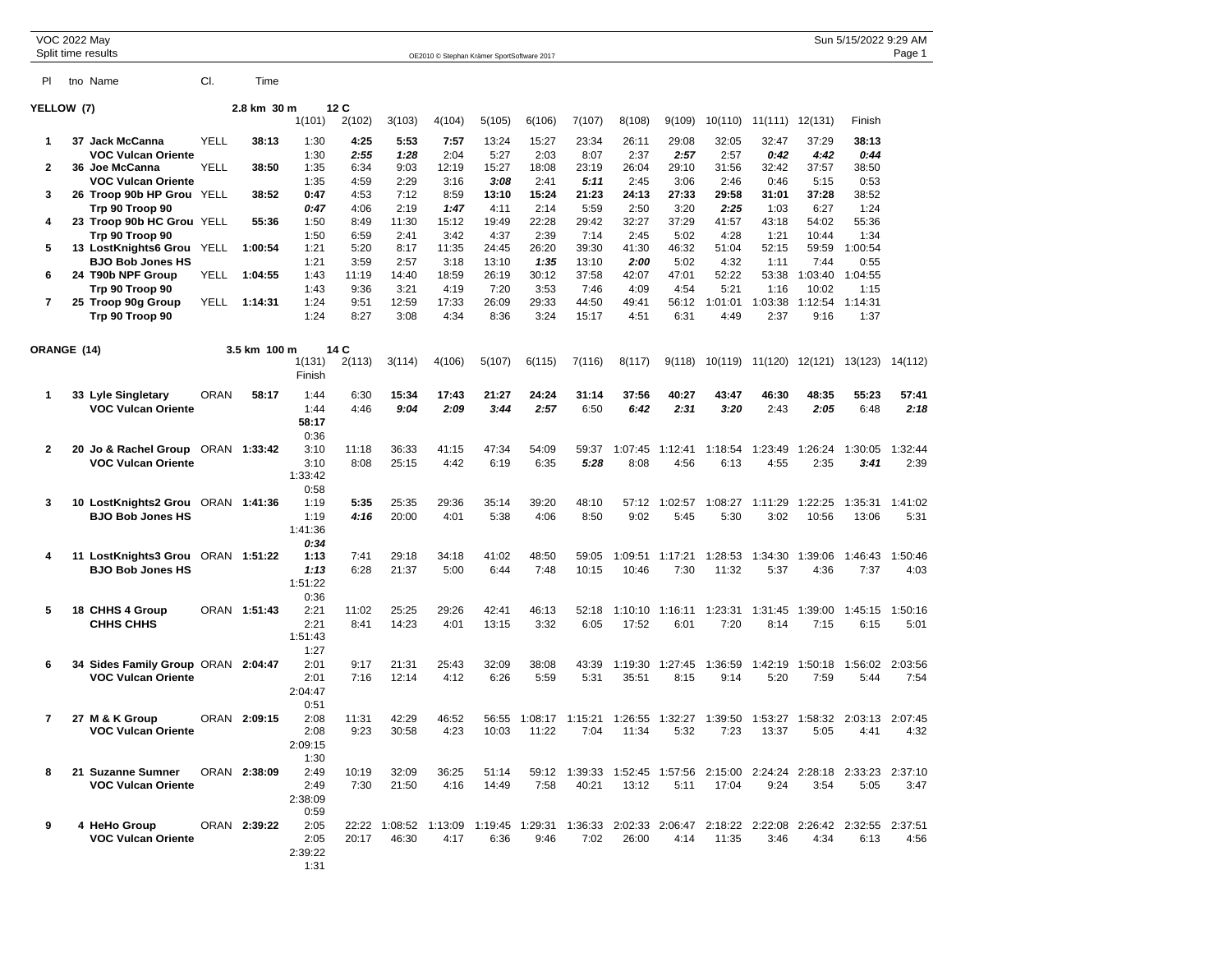| <b>VOC 2022 May</b> | Split time results                                   |             |              |                                  |                                   |                                      |                | OE2010 © Stephan Krämer SportSoftware 2017 |                  |                  |                  |                         |                  |                                 |                       | Sun 5/15/2022 9:29 AM | Page 2           |
|---------------------|------------------------------------------------------|-------------|--------------|----------------------------------|-----------------------------------|--------------------------------------|----------------|--------------------------------------------|------------------|------------------|------------------|-------------------------|------------------|---------------------------------|-----------------------|-----------------------|------------------|
|                     |                                                      |             |              |                                  |                                   |                                      |                |                                            |                  |                  |                  |                         |                  |                                 |                       |                       |                  |
| PI.                 | tno Name                                             | CI.         | Time         |                                  |                                   |                                      |                |                                            |                  |                  |                  |                         |                  |                                 |                       |                       |                  |
| ORANGE (14)         |                                                      |             | 3.5 km 100 m |                                  | 14 C                              | (cont.)                              |                |                                            |                  |                  |                  |                         |                  |                                 |                       |                       |                  |
|                     |                                                      |             |              | 1(131)<br>Finish                 | 2(113)                            | 3(114)                               | 4(106)         | 5(107)                                     | 6(115)           | 7(116)           | 8(117)           | 9(118)                  | 10(119)          | 11(120)                         | 12(121)               | 13(123)               | 14(112)          |
| 10                  | 29 David Shepherd<br><b>VOC Vulcan Oriente</b>       |             | ORAN 2:43:30 | 3:04<br>3:04<br>2:43:30<br>1:55  | 26:56<br>23:52                    | 51:28<br>24:32                       | 56:40<br>5:12  | 1:06:52<br>10:12                           | 1:24:54<br>18:02 | 1:34:44<br>9:50  | 1:48:24<br>13:40 | 1:54:38<br>6:14         | 2:05:03<br>10:25 | 2:13:45 2:27:58<br>8:42         | 14:13                 | 2:36:29<br>8:31       | 2:41:35<br>5:06  |
| 11                  | 16 CHHS 2 Group<br><b>CHHS CHHS</b>                  |             | ORAN 2:47:39 | 2:25<br>2:25<br>2:47:39<br>0:41  | 11:01<br>8:36                     | 39:23<br>28:22                       | 48:23<br>9:00  | 1:04:36<br>16:13                           | 1:14:22<br>9:46  | 1:28:46<br>14:24 | 16:31            | 1:45:17 1:52:26<br>7:09 | 2:14:40<br>22:14 | 2:17:18 2:28:45<br>2:38         | 11:27                 | 2:39:25<br>10:40      | 2:46:58<br>7:33  |
| 12                  | 15 CHHS 1 Group<br><b>CHHS CHHS</b>                  |             | ORAN 2:53:50 | 4:08<br>4:08<br>2:53:50<br>1:13  | 13:37<br>9:29                     | 48:40<br>35:03                       | 52:59<br>4:19  | 1:04:01<br>11:02                           | 1:13:10<br>9:09  | 1:22:59<br>9:49  | 1:40:22<br>17:23 | 1:49:38<br>9:16         | 2:09:04<br>19:26 | 2:10:06<br>1:02                 | 2:35:04<br>24:58      | 2:47:15<br>12:11      | 2:52:37<br>5:22  |
|                     | 17 CHHS 3 Group<br><b>CHHS CHHS</b>                  | <b>ORAN</b> | ot           | 3:15<br>3:15<br>3:22:14<br>12:18 | 13:21<br>10:06                    | 37:07<br>23:46                       | 44:19<br>7:12  | 1:05:00<br>20:41                           | 1:14:47<br>9:47  | 1:28:48<br>14:01 | 1:48:55<br>20:07 | 1:53:38<br>4:43         | 2:17:56<br>24:18 | 2:22:26<br>4:30                 | 2:49:49<br>27:23      | 3:09:56<br>20:07      |                  |
|                     | 35 Johnny J Group<br><b>VOC Vulcan Oriente</b>       | <b>ORAN</b> | dnf          | 9:25<br>9:25<br>1:56:41<br>1:49  | 21:48<br>12:23                    | 43:47<br>21:59                       | 53:30<br>9:43  | 1:12:53<br>19:23                           | 1:21:58<br>9:05  | 1:29:53<br>7:55  |                  |                         |                  |                                 | 1:42:48<br>12:55      | 1:49:55<br>7:07       | 1:54:52<br>4:57  |
| GREEN (3)           |                                                      |             | 5.2 km 100 m | 1(112)<br>15(131)                | 15 C<br>2(123)<br>Finish          | 3(119)                               | 4(118)         | 5(122)                                     | 6(124)           | 7(125)           | 8(128)           | 9(129)                  | 10(121)          | 11(115)                         | 12(130)               | 13(114)               | 14(113)          |
| 1                   | 19 Patty Royal<br><b>VOC Vulcan Oriente</b>          | GREE        | 2:36:00      | 2:48<br>2:48<br>2:34:05<br>6:58  | 18:24<br>15:36<br>2:36:00<br>1:55 | 31:29<br>13:05                       | 36:29<br>5:00  | 1:10:39<br>34:10                           | 1:23:11<br>12:32 | 1:28:40<br>5:29  | 1:39:10<br>10:30 | 1:42:30<br>3:20         | 1:54:45<br>12:15 | 2:02:30<br>7:45                 | 2:08:29<br>5:59       | 2:13:48<br>5:19       | 2:27:07<br>13:19 |
| $\mathbf{2}$        | 12 LostKnights5 Grou GREE<br><b>BJO Bob Jones HS</b> |             | 2:49:12      | 1:03<br>1:03<br>2:48:45<br>4:02  | 4:36<br>3:33<br>2:49:12<br>0:27   | 13:39<br>9:03                        | 37:26<br>23:47 | 59:18<br>21:52                             | 1:08:40<br>9:22  | 1:25:40<br>17:00 | 1:33:39<br>7:59  | 1:38:24<br>4:45         | 1:53:16<br>14:52 | 2:04:24<br>11:08                | 2:09:22<br>4:58       | 2:14:33<br>5:11       | 2:44:43<br>30:10 |
|                     | 30 Rob McCanna<br><b>VOC Vulcan Oriente</b>          | <b>GREE</b> | dnf          | 1:42<br>1:42<br>$\cdots$         | 6:56<br>5:14<br>1:47:40<br>13:33  | 13:32<br>6:36                        | 17:11<br>3:39  | 38:36<br>21:25                             | 45:36<br>7:00    | 59:21<br>13:45   | 1:31:03<br>31:42 | 1:34:07<br>3:04         |                  |                                 |                       |                       |                  |
| <b>RED (10)</b>     |                                                      |             | 7.1 km 160 m | 1(112)<br>15(113)                | 16 C<br>2(123)<br>16(131)         | 3(119)<br>Finish                     | 4(122)         | 5(124)                                     | 6(125)           | 7(126)           | 8(127)           | 9(128)                  |                  | 10(129) 11(121) 12(115) 13(130) |                       |                       | 14(114)          |
| $\mathbf{1}$        | 5 Yuriy Bulka<br>A/L At Large / No Cl                | <b>RED</b>  | 1:24:09      | 0:57<br>0:57<br>1:18:47<br>6:07  | 2:53<br>1:56<br>1:23:18<br>4:31   | 7:29<br>4:36<br>:24:09<br>0:51       | 12:59<br>5:30  | 16:47<br>3:48                              | 20:09<br>3:22    | 29:51<br>9:42    | 41:30<br>11:39   | 51:45<br>10:15          | 53:32<br>1:47    | 6:21                            | 59:53 1:04:56<br>5:03 | 1:07:33<br>2:37       | 1:12:40<br>5:07  |
| $\mathbf{2}$        | 2 Doug Wright<br><b>VOC Vulcan Oriente</b>           | RED         | 1:29:48      | 1:00<br>1:00<br>1:25:33<br>6:24  | 3:02<br>2:02<br>1:29:09<br>3:36   | 7:55<br>4:53<br>:29:48<br>-1<br>0:39 | 13:14<br>5:19  | 17:29<br>4:15                              | 20:12<br>2:43    | 38:04<br>17:52   | 48:04<br>10:00   | 58:26<br>10:22          | 59:54<br>1:28    | 1:05:16<br>5:22                 | 1:10:00<br>4:44       | 1:12:23<br>2:23       | 1:19:09<br>6:46  |